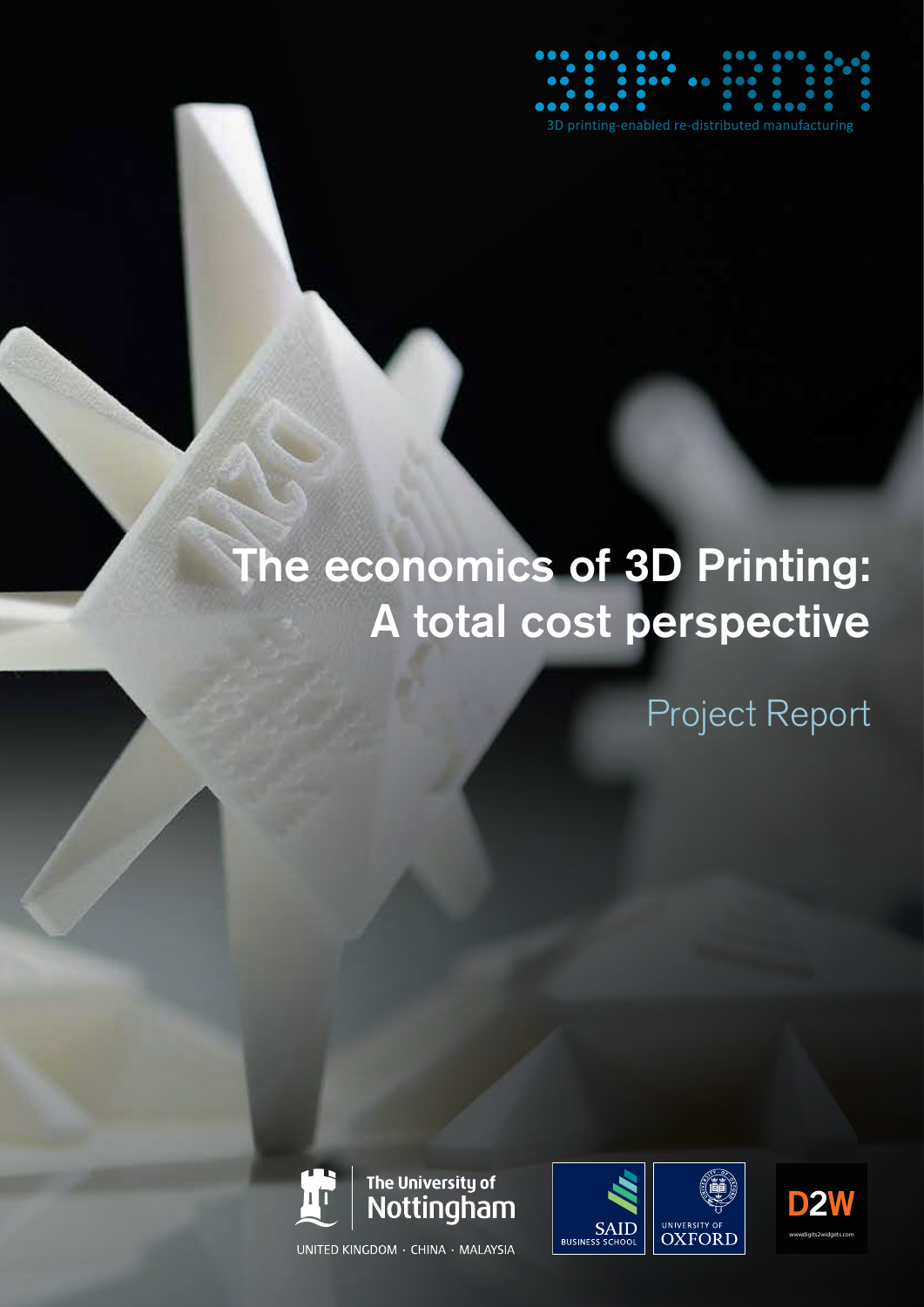

Additive Manufacturing (AM), also known as 3D Printing, has captured the imagination of many technology observers and manufacturing professionals. The technology has been widely heralded as a means to rethink design, digitise manufacturing, produce to demand, and customise products.

While the technological abilities of AM systems have been widely discussed, we still lack a detailed understanding of the key variables that underpin the business case of AM. This project sets out to develop a total cost model of AM operations, as a fundamental precursor to defining viable business cases for novel, as well as redistributed, manufacturing applications.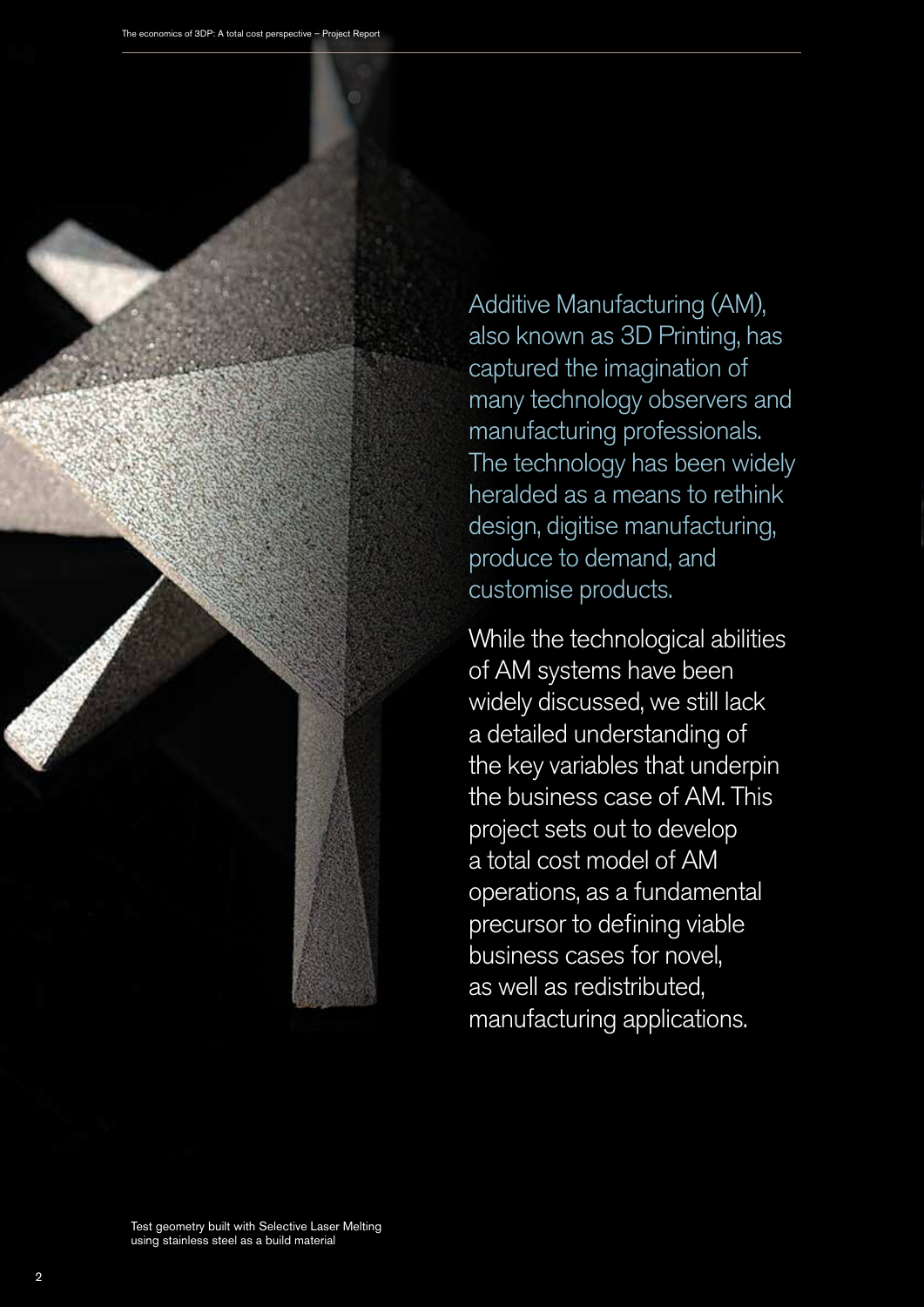### Executive summary

by Dr Martin Baumers, Prof Matthias Holweg and Jonathan Rowley

AM processes are generally associated with two advantages over conventional manufacturing techniques. Firstly, they avoid many of the toolingrelated constraints on the geometries that can be achieved through conventional manufacturing processes. Secondly, AM allows the efficient creation of products in very low volumes, down to a single unit, enabling the manufacture of customised or highly differentiated products.

The technological opportunities that AM presents are not in question. We do however still lack a fundamental understanding of the economics that underpin the application of this technology, which is a fundamental precursor to developing a business case for its application. In this report we present the findings of a project aiming to develop our understanding of the underlying economics of AM 1 .

It is frequently claimed that the generic advantages associated with AM will lead to flourishing supply chain innovation challenging the existing paradigm of centralised mass manufacturing. However, the successful and meaningful adoption of AM will depend on a favourable business case of which, at present, key aspects are not fully measured and understood. This underlying research addresses the identified gap.

As a central element for making the business case towards AM adoption, existing costing approaches have largely focused on capital investments and consumables, with an emphasis on build materials. Analyses of such "well-structured costs" have observed that utilising the available machine capacity forms a prerequisite for efficient operations. This is also a core principle of traditional manufacturing, which is directed at achieving economies of scale and, as a result, has led to the formation of global supply chains in many industries.

This stands in contrast to AM, where the underlying reason for the different requirements towards full utilisation is that the technology is inherently parallel, allowing the contemporaneous deposition of multiple geometries. Moreover, existing analyses of AM resource consumption have largely ignored hidden or so-called "ill-structured" costs relating to build failure, part rejection and ancillary manual processes, such as support removal and surface finishing. This omission has come at the expense of industrial applicability, also leading to a lack of realistic decision tools for the support of AM technology adoption which are an essential prerequisite for successful diffusion. Over the duration of this project, we set out to develop new methodologies and conducted a series of experiments to build up a body of data supporting a realistic and comprehensive costing model. Overall, 20 build experiments were carried out on state-of-the-art polymeric Laser Sintering (LS) and metallic Selective Laser Melting (SLM) platforms.

As polymeric LS constitutes one of the most commonly adopted technologies for the additive manufacture of end-use components and is capable of delivering useful material properties, the project has concentrated on LS in its experimental work. The key methodologies employed in the analysis of LS, together with reached results, are presented in this report.

We have identified three aspects that have proven to be of special significance for the formulation of the total cost perspective for AM:

- it is known that the unit cost achievable with LS is dependent on the degree of build volume utilisation. This relationship underlies the approach taken in this project;
- AM processes do not operate in isolation. They are embedded in a sequence of ancillary process steps that can, as the project has identified, be adequately captured through process mapping;
- at the current state of technology, AM processes are prone to build failure events of various sorts, which all have a detrimental effect on cost and thus need to be incorporated in any costing model.

We further demonstrate that there is a relationship between the quantity of parts included within a build volume and the resulting unit cost. We show that sub-normal machine utilisation leads to higher unit cost, as one would expect. We also show that once the process operates at technical efficiency (optimal build space utilisation) there are no cost benefits from repeating the build process.

Based on the experimental results we develop a total cost model that accommodates both manual process inputs and interventions as well as the risk of build failure. The methodology developed within this project thus provides the basis upon which any economic case for AM, associated network effects, and potentially redistributed manufacturing can be built.

<sup>1</sup> This report is based on the findings of the project "The enabling role of 3D Printing in redistributed manufacturing: a total cost model", which was funded through the 3DP-RDM network, and aims to develop a fresh and realistic perspective on the full cost of operating AM technology. We cordially thank the Bit-by-Bit project team at the University of Cambridge and the 3DP-RDM network for their funding and support. We acknowledge the contributions of the technical staff at the 3D Printing Research Group at the University of Nottingham, with special thanks to Joe White for expertly carrying out the required build experiments.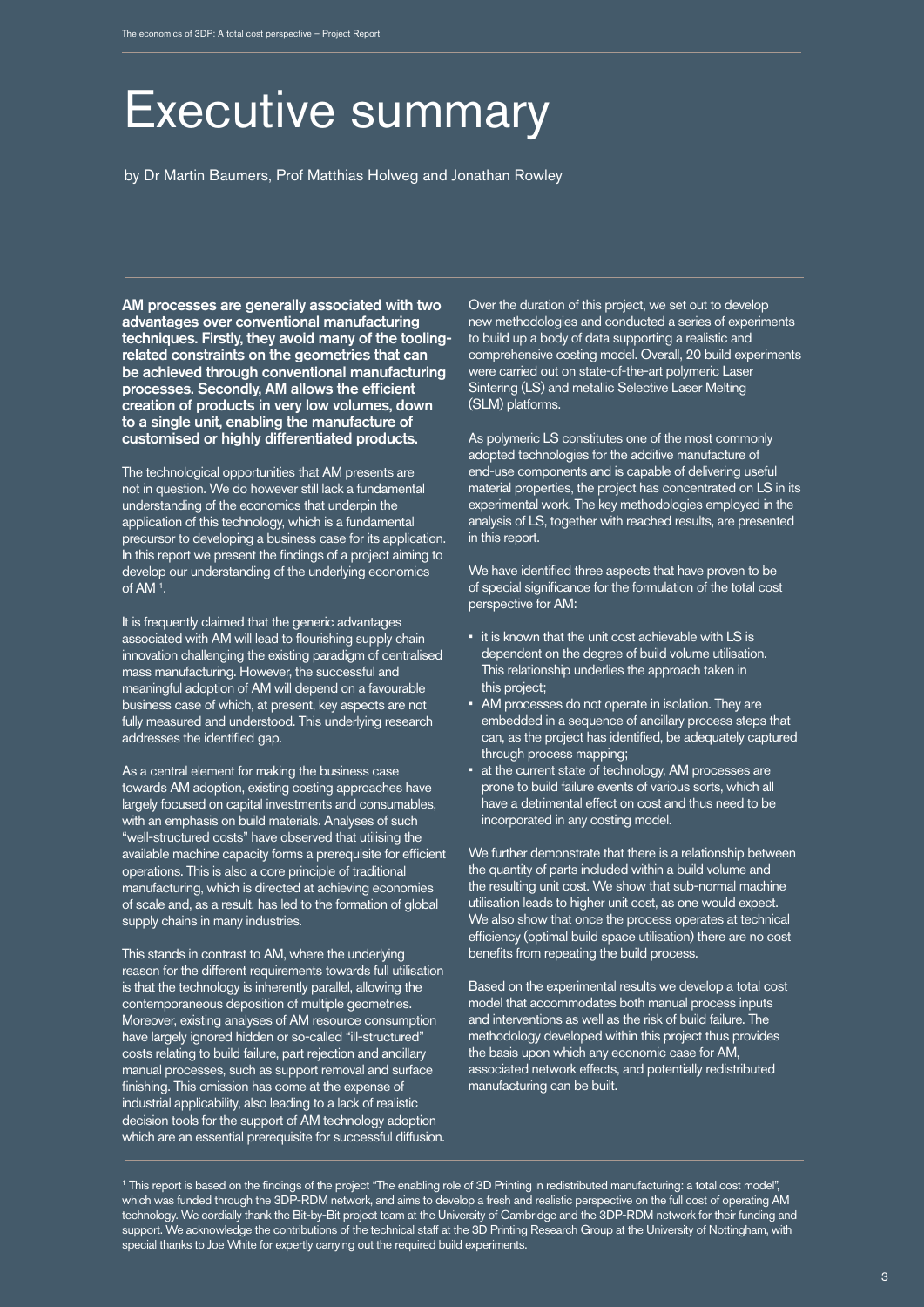### Laser Sintering: a technological baseline

The term Additive Manufacturing is an umbrella The LS process operates by feeding polymer powder term encompassing a variety of different technological approaches to the additive, and normally layer-by-layer, deposition of build material. The operating principles behind these approaches range from the selective thermal fusion of particles held in a powder bed to the exposure to UV radiation of photoreactive monomer resins contained in a vat.

This degree of technological variety has led to considerable difficulties in assessing the viability of business adoption of AM technology for particular manufacturing applications. Phrased in the language of operations management, the conversion mechanisms with which alternative AM technology variants create product outputs from raw material inputs differ considerably. Research has shown that this applies in particular to build time estimation, process energy consumption modelling and cost estimation.

It has been noted by technology observers that the technology variant Laser Sintering (LS) is one of the most commonly adopted AM technology variants for the manufacture of end-use products. Additionally, LS is capable of generating parts and products with useful mechanical properties. For these reasons, it was decided to position this research on LS as a baseline technology, with additional build experiments conducted on its metallic counterpart, Selective Laser Melting (SLM).

into an internal build volume and then spreading it in a fine layer over the build area, which is located over a vertically moveable build platform. After preheating the build material to a suitable temperature below the melting point, a CO $_{\text{2}}$  laser system is used to deflect a laser beam to selectively melt the deposited powder material. Once the exposure process is complete, the build platform indexes down by one increment and the cycle repeats. Upon completion of all layers and sufficient cool down, the build volume can be removed from the machine for unpacking.

The most commonly employed build material in LS is a polyamide 12-type powder (nylon). Among many other uses, components built in this material via LS have been used in aerospace applications, automotive and medical products. As with many AM technologies, LS is also frequently used in prototyping applications.

By selectively building up material within a bed of unprocessed powder, relatively few geometric restrictions apply to LS. Additionally, support structures are not required and geometries can be distributed in the build volume in three dimensions. These aspects result in a highly parallel process, allowing the manufacture of multiple, potentially entirely unrelated, components within individual build operations.

|  |  |  |  |  |  | Table 1: Key characteristics of the investigated LS system |  |  |  |  |  |  |  |  |  |  |  |  |  |  |  |  |  |  |  |  |  |  |  |  |
|--|--|--|--|--|--|------------------------------------------------------------|--|--|--|--|--|--|--|--|--|--|--|--|--|--|--|--|--|--|--|--|--|--|--|--|
|--|--|--|--|--|--|------------------------------------------------------------|--|--|--|--|--|--|--|--|--|--|--|--|--|--|--|--|--|--|--|--|--|--|--|--|

|                                      | <b>EOSINT P100</b>                              |
|--------------------------------------|-------------------------------------------------|
| System manufacturer                  | <b>EOS GmbH</b>                                 |
| Process type                         | <b>Laser Sintering</b>                          |
| <b>Energy deposition</b>             | CO <sub>2</sub> laser, 30W                      |
| Usable build volume size (X / Y / Z) | 260 / 210 / 330 mm                              |
| Process atmosphere                   | $N_{2}$                                         |
| $N2$ source                          | N <sub>2</sub> generator, internal power supply |
| Heater type                          | IR and resistance                               |
| Melting temperature                  | $~173$ °C                                       |
| <b>Build material</b>                | PA2200, Polyamide 12-type thermoplastic         |
| <b>Used layer thickness</b>          | $100 \mu m$                                     |
| Support structures                   | Not required                                    |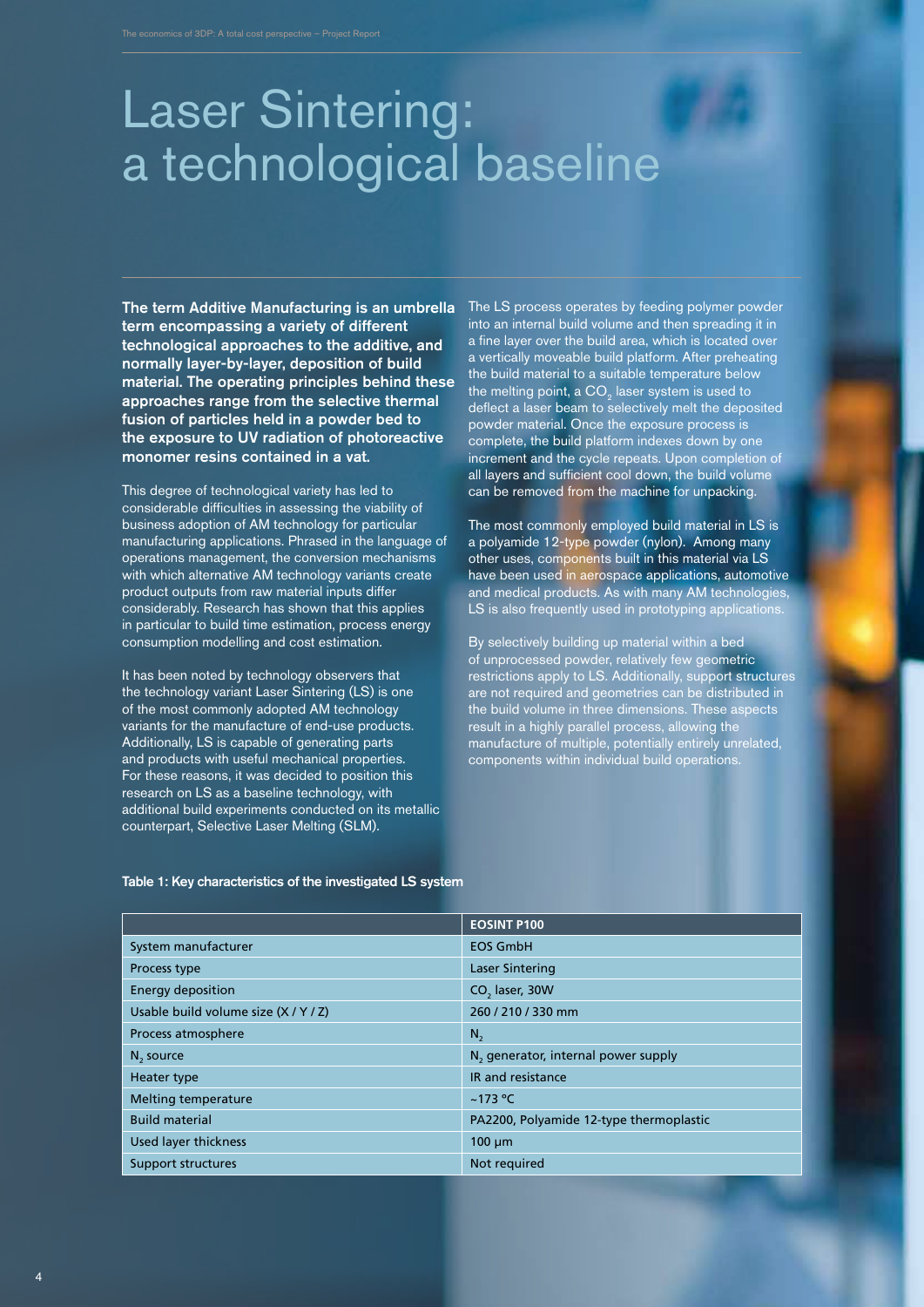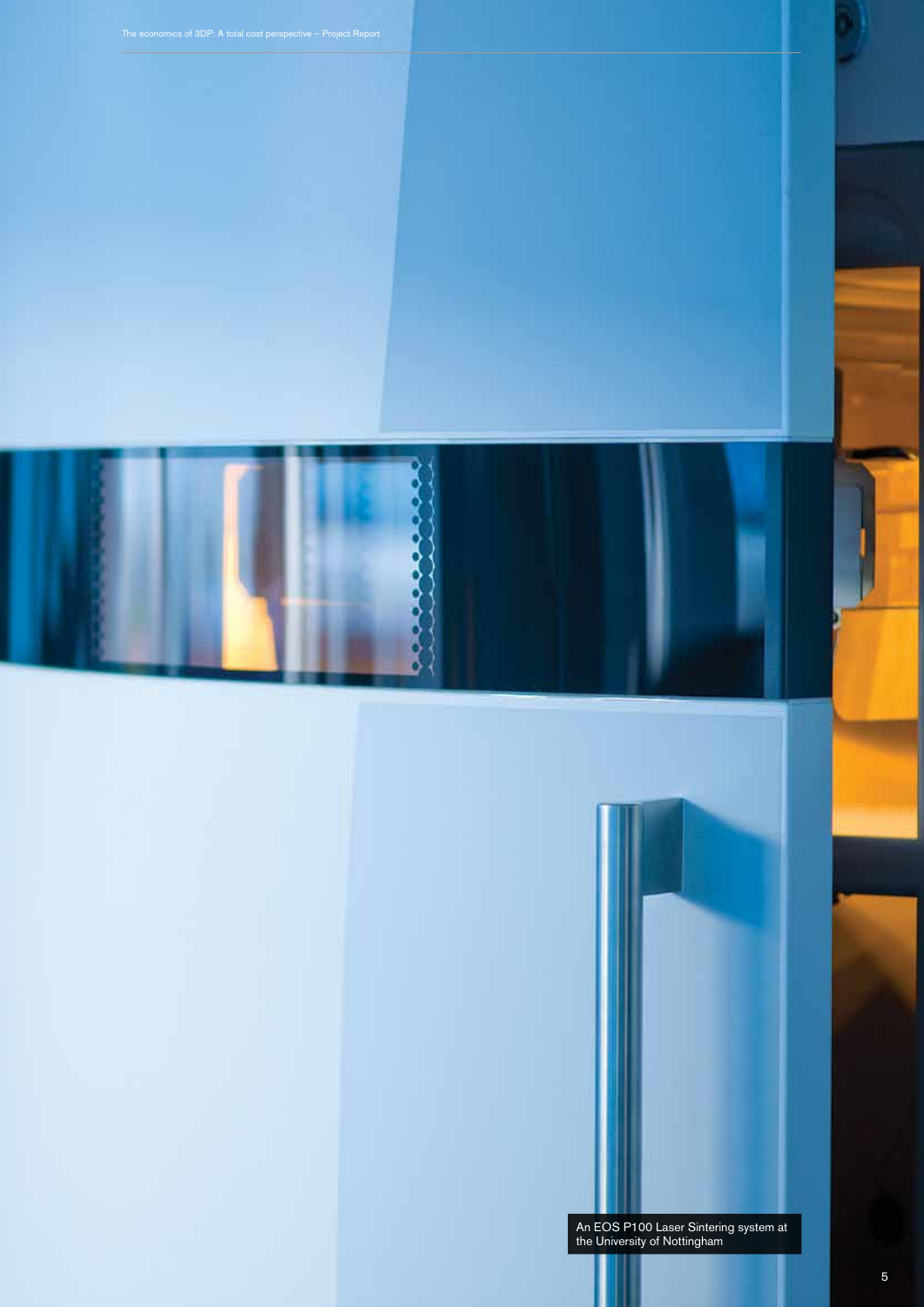# **Experiments**

To create a body of data for the systematic analysis of the total costs associated with AM, it was decided to conduct a series of build experiments on a state-of-the-art polymeric EOSINT P100 system, with additional build experiments performed on a metallic Renishaw SLM250 platform. Both machines are located at the 3D Printing Research Group (3DPRG) at the University of Nottingham.

The main series of build experiments on the polymeric LS platform comprises ten builds designed to reflect machine operation at full capacity and four builds at lower levels of build utilisation. As LS allows the utilisation of the entire build volume (with a usable Z-height of 330 mm), running the system at full capacity results in very extensive builds. To generate a useful number of repetitions, the project partners decided to limit the available machine capacity to a horizontal 'slice' of the build volume with a Z-height of 30 mm. A computational build volume packing algorithm employing a combined front-bottom-left and barymetric packing heuristic was used to populate the build space available in each full build experiment. To estimate the time and resource consumption at full capacity (using the full available Z-height of 330 mm), the experimental results were then subject to an extrapolation procedure.

Test geometries manufactured during the project using Laser Sintering.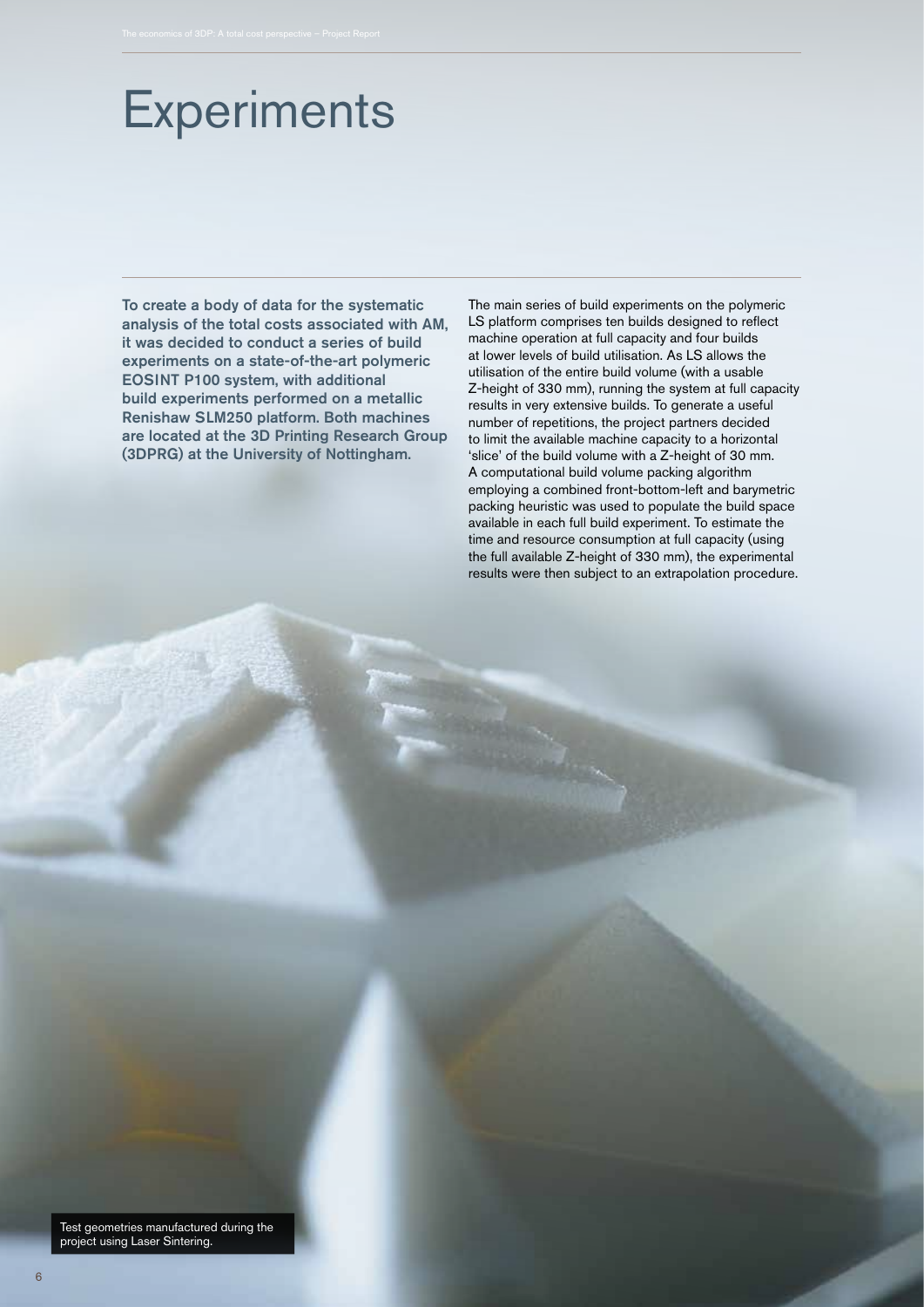



The performed build experiments are based on a test geometry that was modified for this project. With overall dimensions of 103 mm × 99 mm × 24 mm, its spider-like shape was chosen because of its relatively large footprint in the X/Y dimensions to limit overall packing density to realistic levels. Additionally, each build experiment contained a number of tensile specimens for the analysis of material properties.

Figure 1 illustrates the full build configuration in extrapolated form, using up the available Z-Height and resulting in a net build volume utilisation ratio of approximately 10%, which corresponds to running the machine at full capacity.

Figure 2: Generic process map surrounding the core LS process

A key premise of the approach taken in this project is to extend the consideration of AM process economics beyond the core manufacturing step taking place within the LS machine. To establish this more complete view, a structured representation of the work flow encountered in LS was developed by the project partners. This chain of process steps is shown in the form of a process map in Figure 2. Effectively splitting the operation of AM systems into a chain of discrete operations, the process map was then translated into spreadsheet form for the collection of relevant data points from build experiments.

By consistently viewing the AM process as a sequence of discrete operations, it is possible to accommodate the cost impact of build failure and other types of deviation from normal machine operation. To additionally investigate quality characteristics of the manufactured parts, each test geometry was subject to three different procedures:

- a visual inspection for artefacts resulting from errors in the deposition process;
- measurement of part dimensions to check for deviation in size;
- destructive testing of tensile specimens to assess deposited material properties (acc. to ISO 527-2:1996).

Beyond the experiments on the LS system, which are in the focus of this report, three additional build experiments were performed on the metallic SLM platform, confirming the applicability of the data collection methodology and the concept of process maps.

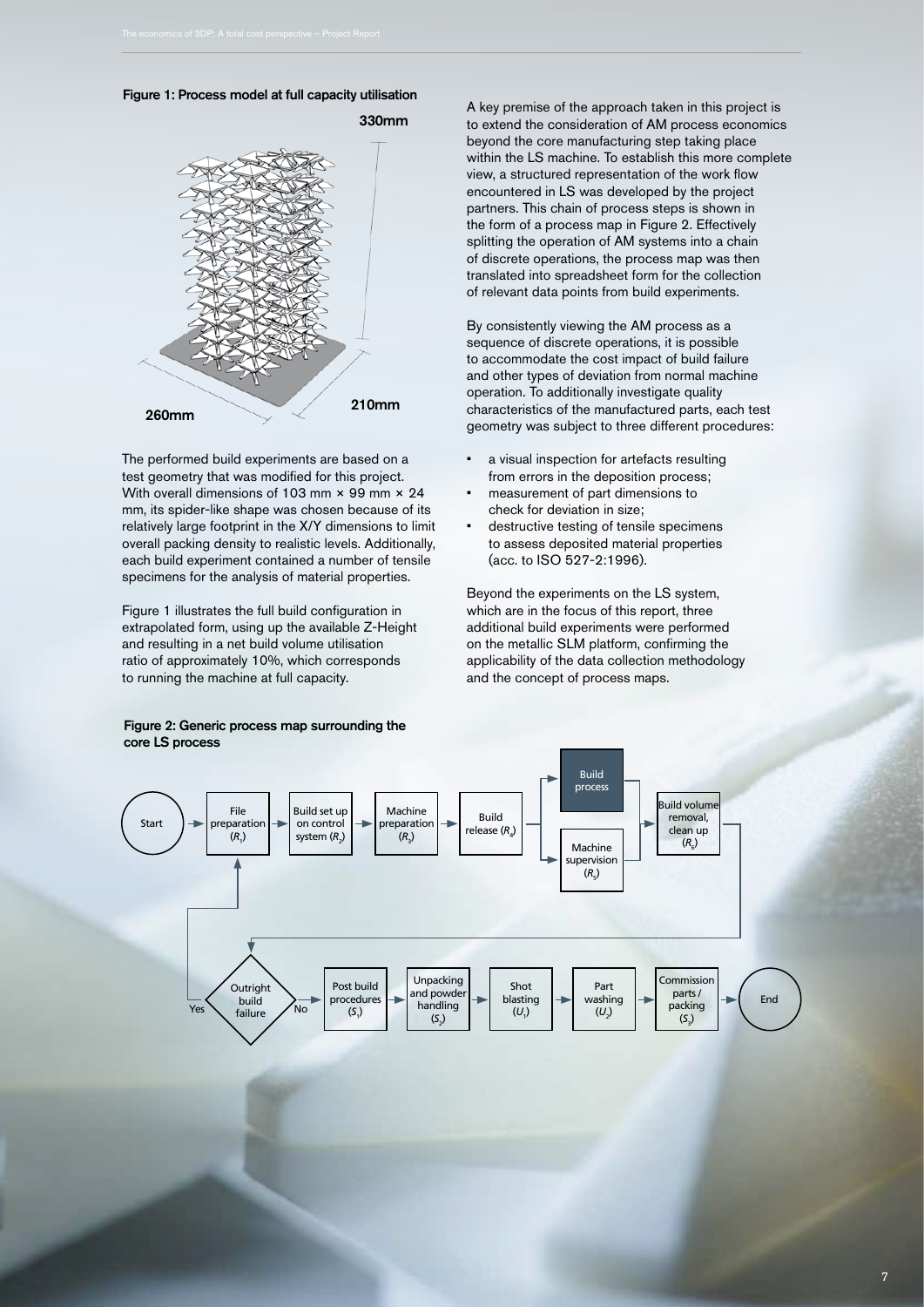## **Results**

This section provides an overview of experimental results, model specification and presents of the developed total cost model for the investigated EOSINT P100 LS system.

Including an additional build to replace rejected test geometries, a total of 63 test geometries and 56 tensile specimens were manufactured with a total nominal volume of 2521 cm<sup>3</sup>. Over the course of the experiments, a total of 13.09 kg of virgin PA2200 powder was introduced to the machine. The material was purchased from the system vendor at a price of £45.05 per kg. In the series of build experiments, the EOSINT P100 system was run at factory settings and configured to a layer thickness of 100 μm.

The series of planned build experiments comprised 14 builds. Of these 14 experiments, 10 builds reflect system operation at full capacity, fully using the 30 mm 'slice' of build volume space. The application of an automatic build volume packing algorithm resulted in the insertion of five test geometries into the available band of build volume space. The remaining four build experiments reflect build configurations with sub-normal levels of build volume utilisation.

However, due to two outright build failure events directly affecting the series of experiments, and the requirement to carry out one additional build to replace rejected test geometries, 17 build experiments were required in total on this machine. Table 2 summarises key aspects of this campaign of build experiments.

Close-up image of the test geometry showing surface detail.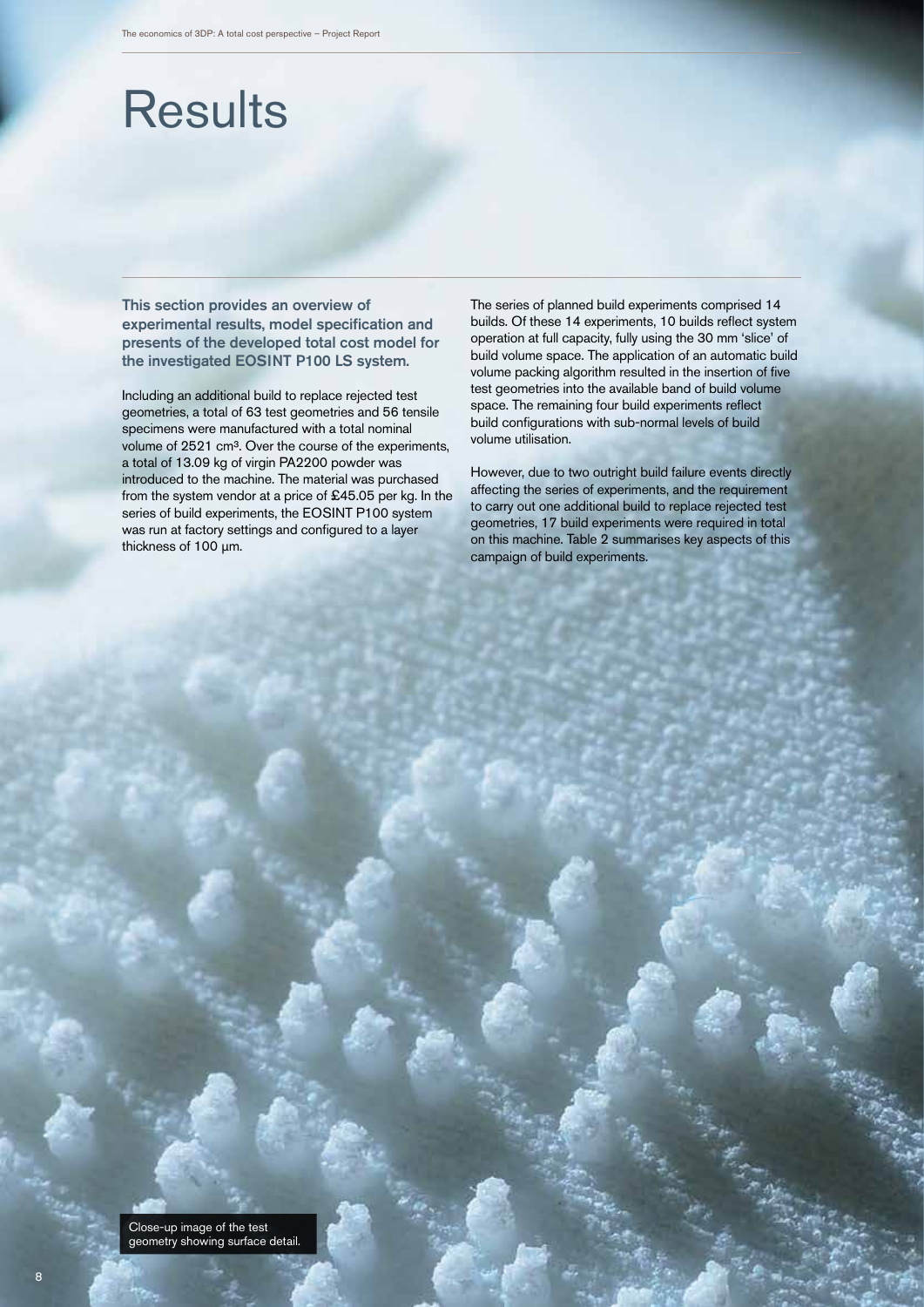| <b>Experiment no.</b>                                                  | 1              | $\overline{2}$ | 3                 | 4              | 5              | $6\phantom{1}$ | 7                | 8              |
|------------------------------------------------------------------------|----------------|----------------|-------------------|----------------|----------------|----------------|------------------|----------------|
| Type                                                                   | Planned        | Planned        | Planned           | Planned        | Planned        | Planned        | Planned          | Repeat build   |
| Capacity utilisation                                                   | <b>Full</b>    | Partial        | Partial           | Partial        | Partial        | <b>Full</b>    | Full             | Full           |
| Number of test<br>geometries included                                  | 5              | $\overline{1}$ | $\overline{2}$    | 3              | $\overline{4}$ | 5              | 5                | 5              |
| <b>Build result</b>                                                    | <b>Success</b> | <b>Success</b> | <b>Success</b>    | <b>Success</b> | <b>Success</b> | <b>Success</b> | Failure          | <b>Success</b> |
| Total Z-height<br>(including blank layers)<br>and tensile bars)        | 39.1 mm        | 35.6 mm        | 35.6 mm           | 35.6 mm        | 35.6 mm        | 39.1 mm        | 39.1 mm          | 39.1 mm        |
| Warm up time (incl.<br>deposition of blank<br>layers and tensile bars) | 234 min        | 204 min        | 232 min           | 206 min        | 204 min        | 234 min        | 207 min          | 190 min        |
| Net normal build time                                                  | 149 min        | $106$ min      | $112 \text{ min}$ | $121$ min      | 132 min        | 149 min        | $15 \text{ min}$ | 150 min        |
| Cool down time                                                         | 900 min        | 600 min        | 1020 min          | 840 min        | 600 min        | 600 min        | N/A              | 840 min        |
| Total build time                                                       | 1283 min       | 910 min        | 1364 min          | 1167 min       | 936 min        | 984 min        | N/A              | 1180 min       |

### Table 2: Summary of the build experiments on the EOSINT P100

| <b>Experiment no.</b>                                                  | 9              | 10             | 11               | 12              | 13             | 14             | 15             | 16             | 17                     |
|------------------------------------------------------------------------|----------------|----------------|------------------|-----------------|----------------|----------------|----------------|----------------|------------------------|
| <b>Type</b>                                                            | Planned        | Planned        | Planned          | Repeat<br>build | Planned        | Planned        | Planned        | Planned        | Additional<br>build    |
| Capacity utilisation                                                   | Full           | <b>Full</b>    | <b>Full</b>      | <b>Full</b>     | Full           | Full           | Full           | <b>Full</b>    | Partial                |
| Number of test<br>geometries included                                  | 5              | 5              | 5                | 5               | 5              | 5              | 5              | 5              | $\overline{3}$         |
| <b>Build result</b>                                                    | <b>Success</b> | <b>Success</b> | Failure          | <b>Success</b>  | <b>Success</b> | <b>Success</b> | <b>Success</b> | <b>Success</b> | <b>Success</b>         |
| Total Z-height<br>(including blank layers)<br>and tensile bars)        | 39.1 mm        | 39.1 mm        | 39.1 mm          | 39.1 mm         | 39.1 mm        | 39.1 mm        | 39.1 mm        | 39.1 mm        | 35.6 mm                |
| Warm up time (incl.<br>deposition of blank<br>layers and tensile bars) | 206 min        | 234 min        | 164 min          | 233 min         | 204 min        | 199 min        | 206 min        | 165 min        | <b>Not</b><br>measured |
| Net normal build time                                                  | 152 min        | 152 min        | $70 \text{ min}$ | 148 min         | 149 min        | 151 min        | 150 min        | 148 min        | <b>Not</b><br>measured |
| Cool down time                                                         | 960 min        | 900 min        | N/A              | 720 min         | 960 min        | 1080 min       | 960 min        | 780 min        | <b>Not</b><br>measured |
| Total build time                                                       | 1318 min       | 1286 min       | N/A              | 1101 min        | 1313 min       | 1430 min       | 1316 min       | 1093 min       | <b>Not</b><br>measured |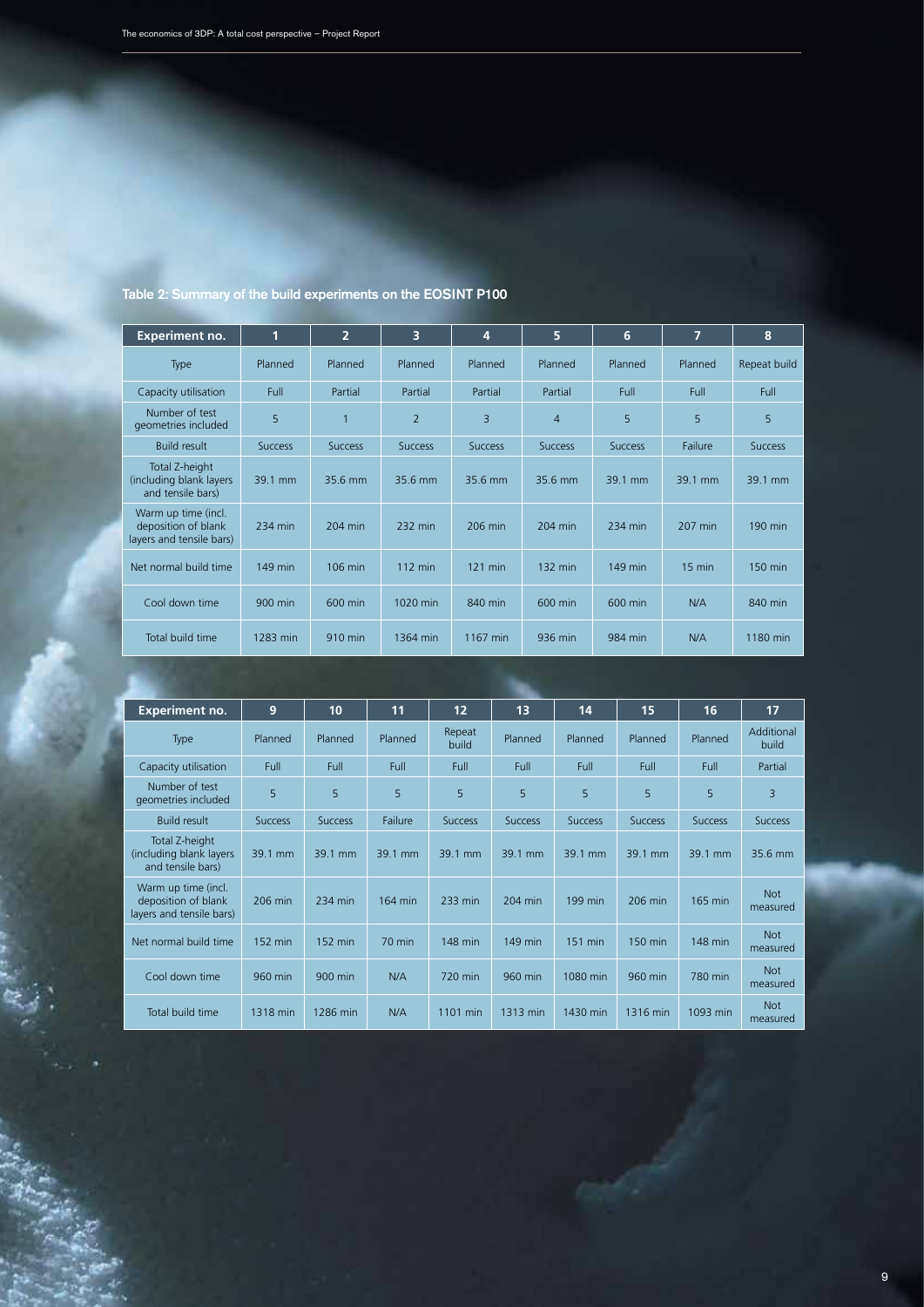Effectively, this work adds two additional aspects to the existing perception of LS as a parallel manufacturing technology requiring the utilisation of available build space. Firstly, LS is viewed as embedded in a chain of discrete process steps incurring additional labour expenses, as shown in Figure 2. Secondly, some elements in this chain need to be subject to the consequences of build failure.

After completion of the build experiments, the next step within the project was therefore the construction of a unit cost model capable of reflecting the cost characteristics of the process itself, as well as the observed risk of build failure (which is discussed in detail in the following section) present in the process map of LS. Thus, as an initial step, the cost model for an LS build, Cost<sub>Build,</sub> can be summarised as follows:

$$
Cost_{Build} \approx \frac{1}{1 - P(N)} \left( \dot{C}_{Indirect} T_{Build} + C_{Direct} + \sum_{i=1}^{I} R_i \dot{C}_{Labour} \right) + \sum_{j=1}^{J} S_j \dot{C}_{Labour} + \sum_{k=1}^{K} U_k \dot{C}_{Labour} n \tag{1}
$$

where *P(N)* is a function describing the cumulative probability of build failure after the deposition of *N* layers, *ĊIndirect* is the indirect cost rate incurred during machine operation,  $T_{\text{Build}}$  is the core LS build time including warm up and cool down, C<sub>Direct</sub> is an estimate of all indirect costs incurred for raw material and energy, *ĊLabour* is the labour cost rate,  $R_{\scriptscriptstyle\!f}$  are the durations attributable per build of all *i* process elements in the process map subject to

the risk of build failure, *Sj* are the durations attributable per build of all *j* process elements not subject to the risk of this,  $U_k$  are the durations that arise per part of *k* such elements and *n* is the total number of product geometries included in the build. Following this, the model can be broken down to the unit cost level, *Cost<sub>unit</sub>*, by attaching a constant, geometry-determined probability of post-build part rejection,  $p_{reject}$ , which arises on the unit level:

$$
Cost_{Unit} \approx \frac{1}{1 - p_{reject}} \left( \frac{Cost_{Build}}{n} \right)
$$
 (2)

By inserting (1) into (2) and rearranging, the new total cost model incorporating risk of failure and ancillary process elements can be expressed as a sum of

elements relating to the core build activity, process chain elements subject to risk of build failure and elements not affected by this risk:

$$
Cost_{Unit} \approx \frac{\dot{C}_{Indirect}T_{Build} + C_{Direct} + \sum_{i=1}^{I} R_i \dot{C}_{Labour}}{n(1 - p_{reject})(1 - P(N))} + \frac{\sum_{j=1}^{J} S_j \dot{C}_{Labour}}{n(1 - p_{reject})} + \frac{\sum_{k=1}^{K} U_k \dot{C}_{Labour}}{1 - p_{reject}} \tag{3}
$$

As can be seen from this specification, the sum of all indirect and direct costs associated with the build activity reflects the cost of the core AM process. This model is based on an indirect cost rate consisting of production overheads, administrative overheads and total machine costs, including depreciation, consumables and maintenance.

The direct cost estimate captures all expenditures for material inserted into the system and energy consumed through the process. The labour cost estimate represents the costs incurred by the technician executing the build experiments. Table 3 summarises the elements flowing into the core process part of the total cost model.

| Indirect cost                         |          | Labour cost |                                    |          |                     |  |  |  |
|---------------------------------------|----------|-------------|------------------------------------|----------|---------------------|--|--|--|
| Production overhead rate              | £4.53    | /h          | <b>Full annual labour costs</b>    | £32,420  | / year              |  |  |  |
| Admin overhead rate                   | £0.31    | /h          | Working days net of holiday        | 228      | days                |  |  |  |
|                                       |          |             | Total hours worked per year        | 1653     | h                   |  |  |  |
| Machine purchase                      | £140,500 |             | Labour cost rate $(C_{labow})$     | £19.61   | /h                  |  |  |  |
| Depreciation period                   | 8        | vears       |                                    |          |                     |  |  |  |
| Annual operating time                 | 5,000    | h.          | <b>Direct cost data</b>            |          |                     |  |  |  |
| Estimated maintenance and consumables | £8,516   | / year      | Raw material price                 | £45.05   | / kg                |  |  |  |
| Total machine cost rate               | f5.22    | /h          | Material density, as deposited     | 0.93     | q / cm <sup>3</sup> |  |  |  |
|                                       |          |             | Energy price                       | f(0.02)  | $/$ MJ              |  |  |  |
| Total indirect cost rate (CIndirect)  | £10.06   | /h          | Fixed energy consumption per build | 25.23    | MJ                  |  |  |  |
|                                       |          |             | Energy consumption rate            | 1,407.50 | J/s                 |  |  |  |

### Table 3: Elements of the unit cost model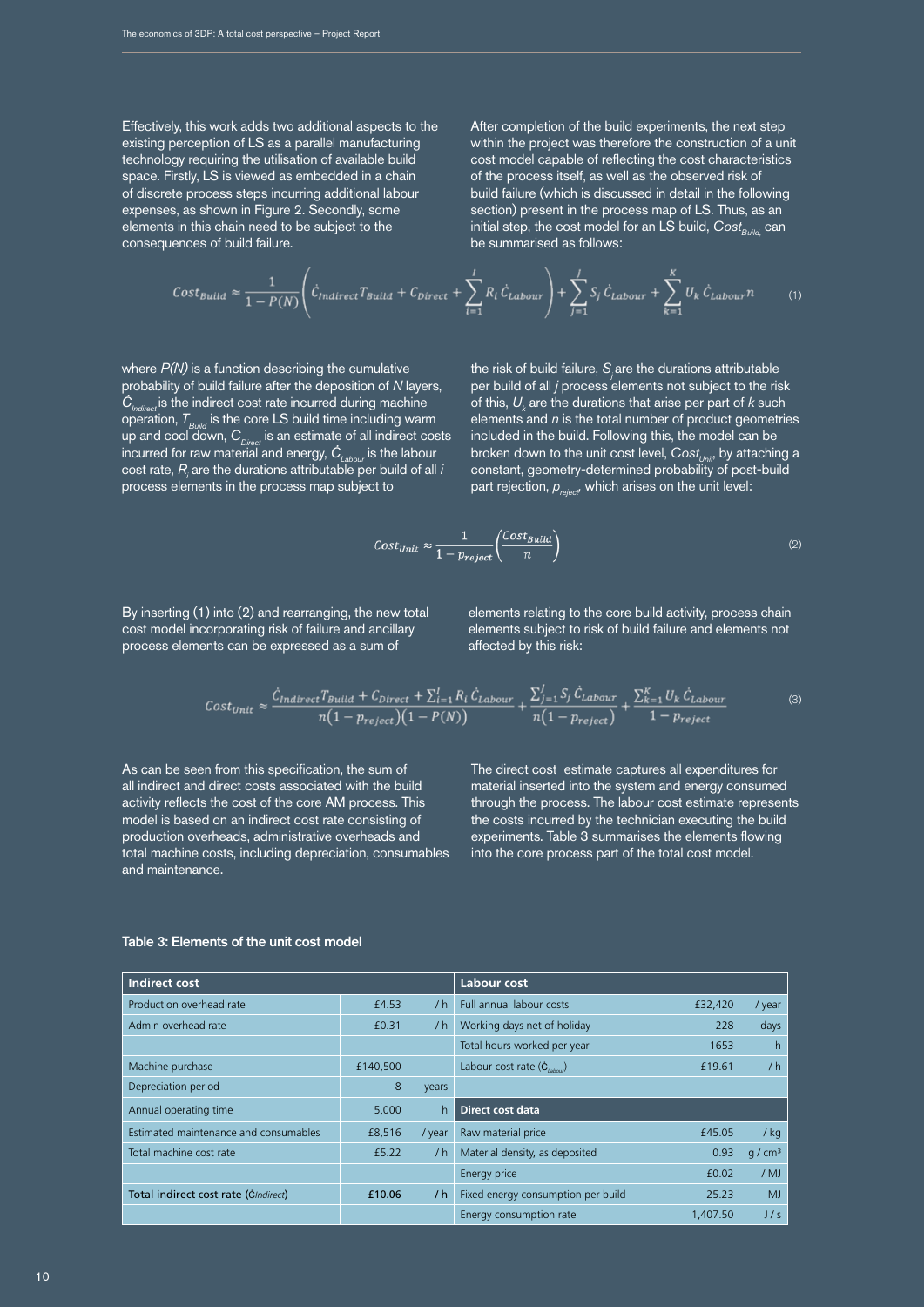

Total unit cost estimate and regention  $\mathcal{L}$  unit cost estimate (without failure and rejection)  $\mathcal{L}$ Total unit cost estimate (with failure and rejection) -

\* in the used model, a ratio of 9.11% corresponds to full capacity utilisation, as shown in Figure 1

#### Figure 3: Unit cost model versus capacity utilisation

As the central result of the model, Figure 3 plots unit cost estimates against the quantity of test geometries contained in build processes. The 'sawtooth' characteristic of the unit cost curves forms an artefact of the extrapolation procedure and should thus be ignored.

Importantly, Figure 3 shows unit cost behaviour across the entire range of capacity utilisation, from highly inefficient configurations with individual units in the build volume (grey area) to the fully packed build configurations shown in Figure 1. The degree of capacity utilisation is expressed in terms of the build volume utilisation ratio which is obtained by dividing the total volume of part geometry included in the build by the volume of the useful build volume cuboid, as presented in Table 1. In multipart builds on LS systems, build volume utilisation ratios typically range from 5% to 10% in practise. It should be noted that other criteria are available for the evaluation of AM capacity utilisation, for example those based on bounding boxes rather than net geometry.

As shown, in the model including risk of build failure, unit cost decreases rapidly initially but then begins to rise slightly as capacity utilisation nears its maximum, as illustrated in Figure 1. This is due to increases of the expected cost of build failure overpowering cost benefits of improved capacity utilisation. As also shown, this behaviour is absent in the unit cost model excluding risk of build failure.

At full capacity utilisation, corresponding to a build volume utilisation ratio of approximately 9.11%, the preliminary results suggest that the total specific cost of operating the investigated EOSINT P100 system amounts to £0.89 per cm<sup>3</sup> of part geometry deposited. However, through the presence of risk of build failure at the measured level, the lowest specific cost is observed in a configuration with a capacity utilisation rate of 6.62%, at  $$0.84$  per cm<sup>3</sup> deposited.

Figure 4 breaks down the total cost of two builds to their constituent elements at these levels of capacity utilisation (9.11% and 6.62%). The total cost is separated into the direct costs of build materials and energy, labour costs and indirect costs, which include machine depreciation, maintenance, consumables and overheads. Costs associated with the risk of build failure, potentially incurred through the repetition of process elements, are shown as risk-related costs. Additionally, it is noteworthy that the highest build rate, 36.47 cm<sup>3</sup> per h of machine operation (excluding tensile specimens), was achieved at full capacity, corresponding to 9.11% build volume utilisation.



Figure 4: Breakdown of the total costs of the build at utilisation ratios of 9.11% (left) and 6.62% (right)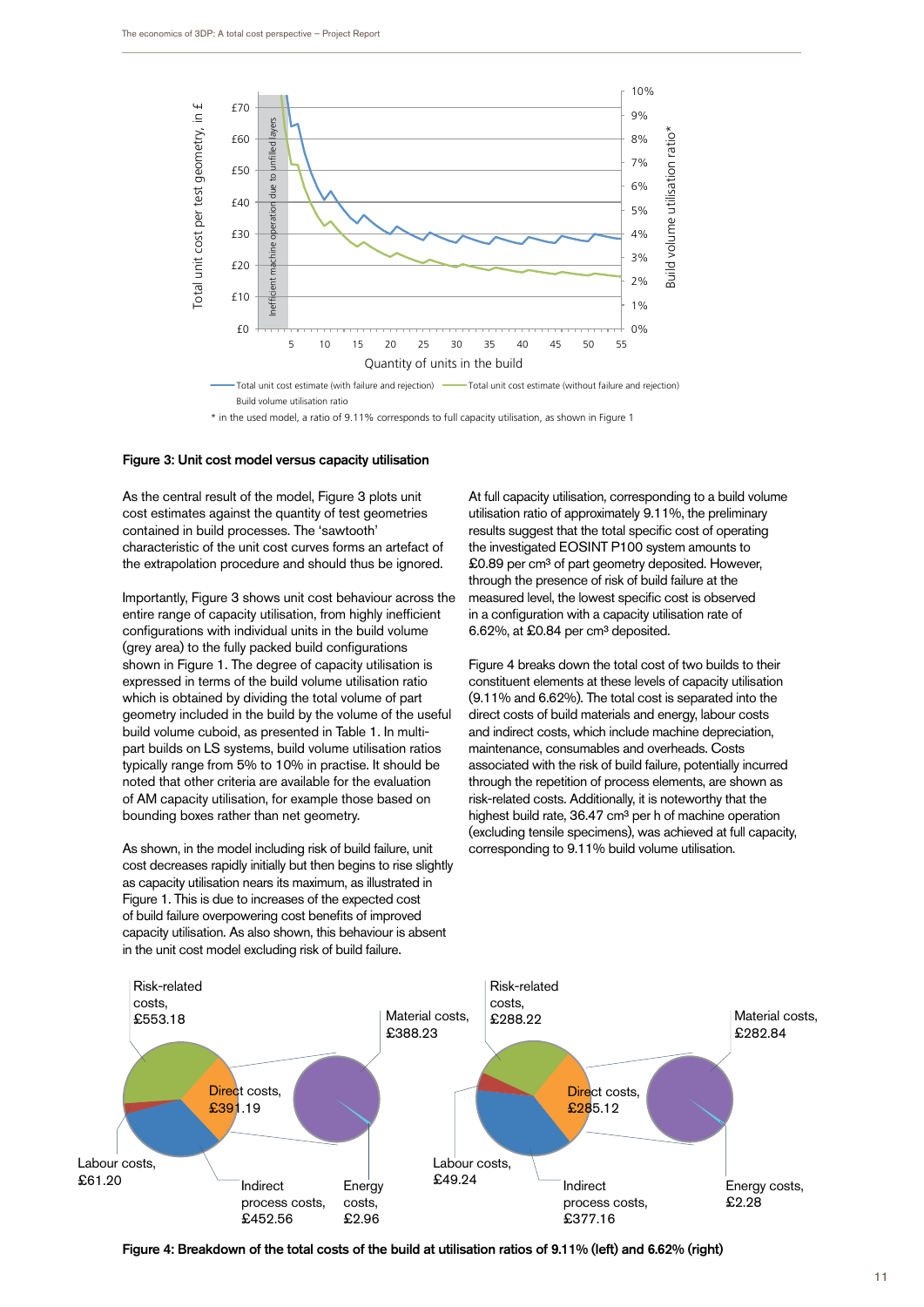### A systematic look at build failure modes

Underlining the importance of deviation from normal machine operation for the assessment of AM process economics, the build experiments performed for this feasibility study resulted in a spectrum of build failure events. It is the ambition of this research to provide a structure for the classification of such events and to propose a pathway for their inclusion in studies of AM cost performance. Three different failure modes were identified.

### Failure mode 1: Outright build failure

The first, and arguably most serious, mode of process failure encountered is outright build failure. In this case, at some point during machine operation an unforeseen event occurs that leads to the premature stoppage of the build process. In this research, a simplifying assumption is made that all products contained in the build volume are written off as a consequence of this termination. In the context of the build experiments, four outright build failures were recorded, two during the actual build experiments (as shown in Table 2), and two in adjacent builds.

### Failure mode 2: Post-build part rejection

The second mode of build failure relates to the rejection of individual parts after completion of the build process. Such events occur for example if foreign objects are present in the build volume and disturb the deposition process, or if there is excessive part deformation due to inadequate cool down procedures. The manufactured test geometries were visually and dimensionally assessed for this failure mode. In total, four test geometries were rejected post-build. One such rejection was deemed correctable so only three replacement parts were manufactured.

#### Failure mode 3: Material failure

The final failure mode investigates the classical manufacturing defect of non-conformance to material specification. This aspect is investigated in terms of variation in material mechanical properties exhibited by tensile coupons included in each build experiment. As all assessed test coupons, 56 in total, satisfied the requirements, this failure model was ignored in the resulting cost model. This result indicates process stability from a materials standpoint.

Close-up image of the result of a build failure event.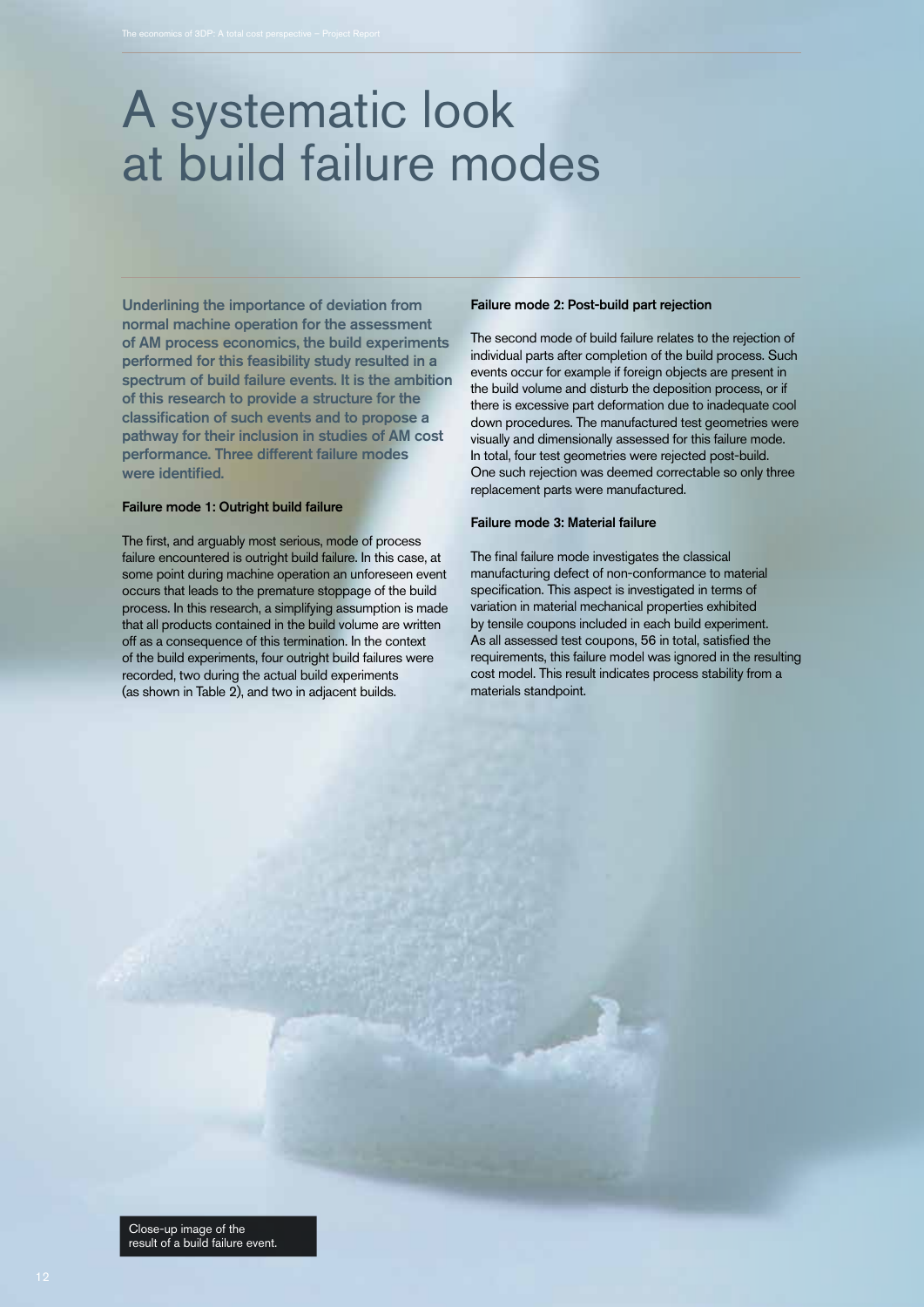Following the identification of build failure modes, it was possible to associate such events with elements of the total cost model. As implicit in the process map, shown in Figure 2, the consequences arising from outright build failure affect only a subset of elements of the overall AM process chain.

As all process failure occurring in the experimental part of this work arose during material deposition within the core AM process, it was assumed that the probability of outright build failure is determined by the number of consecutively completed layers, possibly across multiple successive builds. In order to incorporate this aspect into the cost model, it was further assumed that the cumulative number of successfully depositable layers until build failure, *N*, follows the normal distribution. Analysis of four outright failure events, which is a very limited number of observations, allowed the estimation of the distribution mean at 4041 consecutively deposited layers and a standard deviation of 3268. On this basis, a cumulative distribution function *P(N* | *μ,*σ*)* was formulated, allowing the determination of the probability of build failure as a function of the number of depositable layers.

A further qualification that must be stated is that this research treats the probabilistic term of outright build failure *P(N* | *μ,*σ*)* as unrelated to the product geometry contained within the build and as independent of the risk of part rejection  $p_{\text{reject}}$ occurring after the build has been completed. This also implies that the effect of location within the available build volume on part quality, and hence risk of rejection, is ignored. All of these aspects form necessary simplifications at this point in time, but should be subject to further research into the nature of build failure modes.

#### Table 4: Identified modes of build failure

| <b>Failure mode</b>  | 1. Outright build failure                                                                                                | 2. Post-build part rejection                                               | 3. Material failure                                          |
|----------------------|--------------------------------------------------------------------------------------------------------------------------|----------------------------------------------------------------------------|--------------------------------------------------------------|
| Consequence          | Loss of entire build, all contained parts are<br>written off                                                             | Loss of individual parts                                                   | Loss of entire build, all<br>contained parts are written off |
| Number of occurences | 4 events                                                                                                                 | 4 parts                                                                    | None                                                         |
| Model element        | Probability of build failure as a function of<br>cumulative number of depositable layers (N)                             | Constant probability of part rejection<br>due to identical test geometries | N/A                                                          |
| Specification        | Cumulative distribution function (CDF) P(N)<br>of normal distribution with mean $\mu$ and<br>standard deviation $\sigma$ | Fixed probability of rejection $p_{\text{reject}}$                         | N/A                                                          |
| Estimated parameters | $\mu$ = 4040.75, $\sigma$ = 3267.95                                                                                      | $p_{\text{reject}} = 0.07$                                                 | N/A                                                          |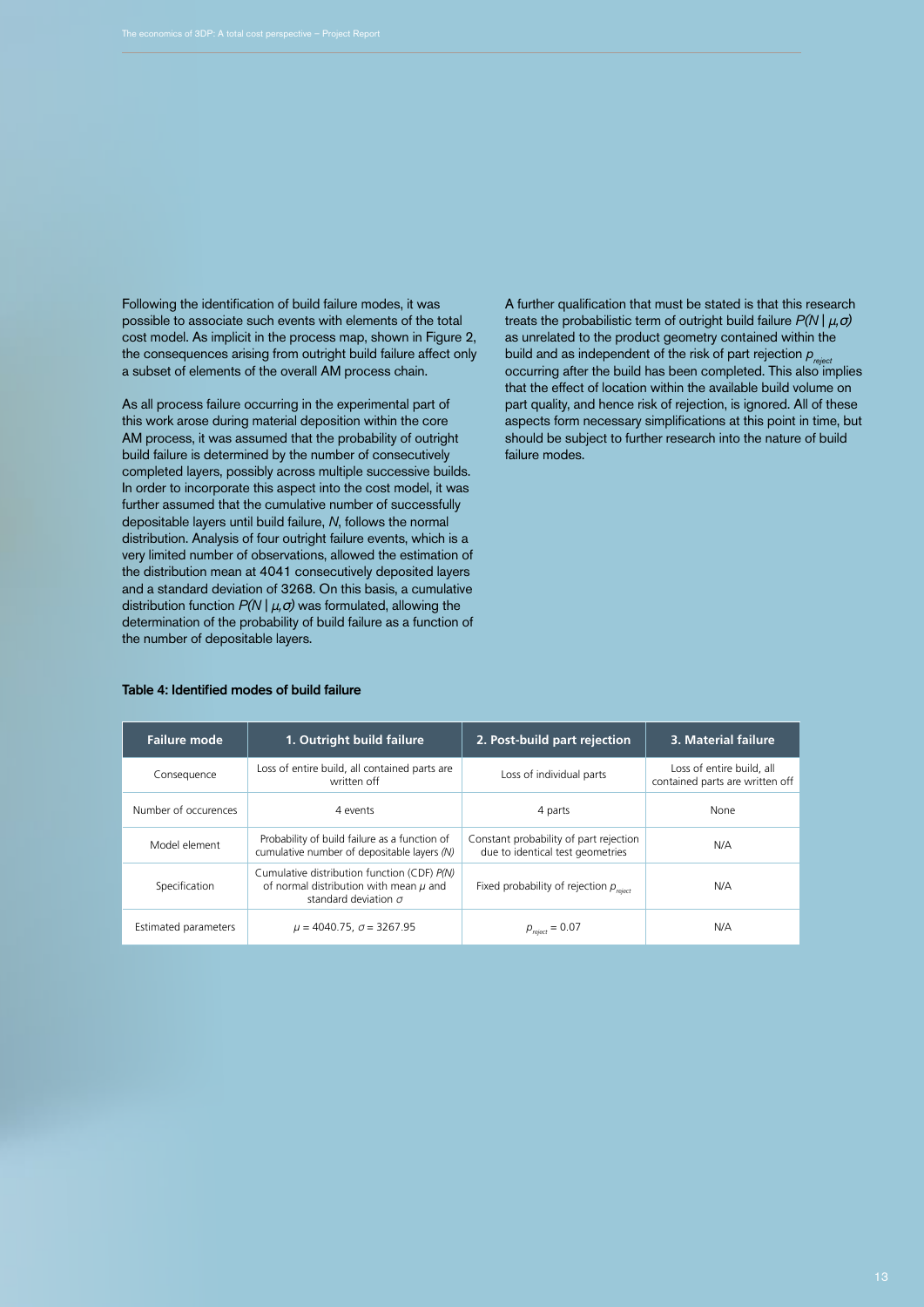# Learning effects

Despite the prevalent narrative of AM as a fully automated manufacturing technology requiring no manual input, the experimental phase of this research has shown the importance of the human operator running the process. In reality, specialised technicians are responsible for the execution of the steps in the AM work flow, as encapsulated in the process map (page 7).

For cost minimisation, the technician will attempt to perform these steps as effectively as possible. Additionally, he or she takes charge of maintaining the appropriate raw material levels and composition within the machine as well as supervising the build process. In the series of experiments performed on the investigated LS system, the collected data show that the technician has manually intervened at least four times, potentially averting additional build failures.

e'<sub>JS</sub>

FORMIGA P 100

14

Technician Joe White in discussion with project investigator Martin Baumers.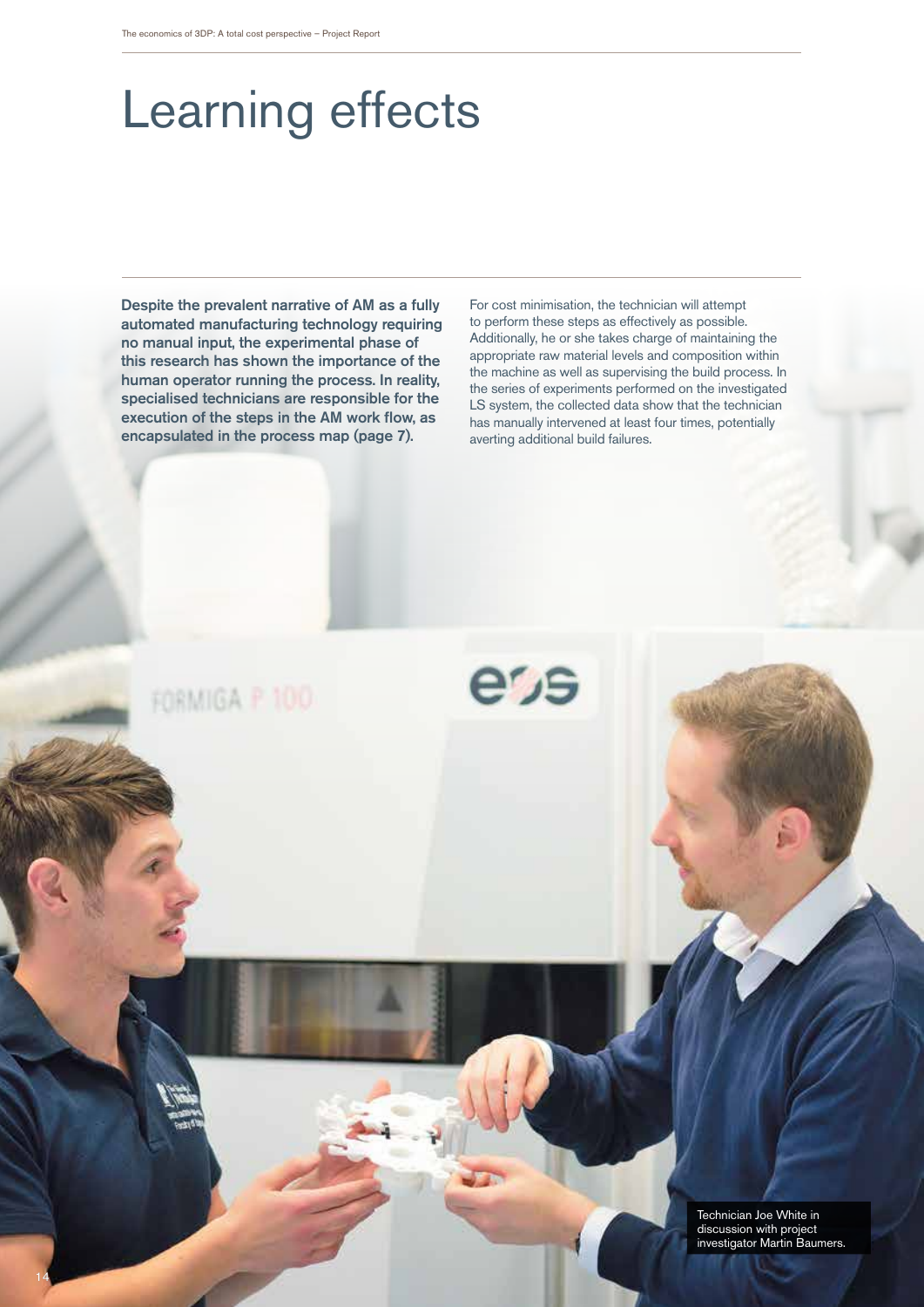Aside from the direct involvement with machine operation, the technician also performs a production planning function, pooling build requirements to determine build configurations and specifying support structures where necessary. In some cases, the technician has additional discretion in scheduling the machine and deciding the length of the cool down procedure.

An interesting result from this project relates to the technician's productivity. This aspect can be surveyed by comparing the total process chain duration (makespan) for each of the ten identical build experiments that were carried out for this research, as summarised in Table 2.

A chart of these durations in chronological order, as drawn in Figure 5, does not exhibit a negative tendency that would be associated with improvements in productivity, or learning, over time. The insight from this result is that repetition does not appear to have an immediate effect on the makespan.

At the current stage, this may serve as an early indication of the potential absence of learning effects. However, this aspect may also be explained by the fact that the technicians operating the investigated systems are usually qualified expert operators with several years of experience and extensive training.



### Figure 5: Makespan of ten identical experiments

### Conclusion

AM technologies represent a significant opportunity to develop products that previously could not be manufactured, an opportunity to make existing products better, and to customise products to specific needs. The economic case for adopting AM technologies, however, is as yet poorly understood.

To address this gap, we have developed a total cost model for AM processes and measured its key variables in a series of experiments. As machine technology advances and aspects such as process stability and material cost improve further, the economic case for AM is likely to improve. The value of the parameters in our model are thus likely to change over time, however the model itself will remain valid.

Beyond presenting a comprehensive picture of the process economics of LS, we have furthermore shown that AM technologies indeed allow for the cost-efficient creation of product variety. Traditional manufacturing assumes that one can exploit learning curve effects (process improvement) by repeating the process. In our experiments we have shown that – once the technology is utilised effectively in terms of build volume utilisation - AM processes do not benefit from repetition. The unit costs do not decrease in relation to the repetition of the manufacturing process.

In other words, a central characteristic of traditional manufacturing is indeed absent in AM processes, which provides strong empirical evidence for one of the key claims underpinning the economics of AM technology: variety can be produced at zero marginal cost.